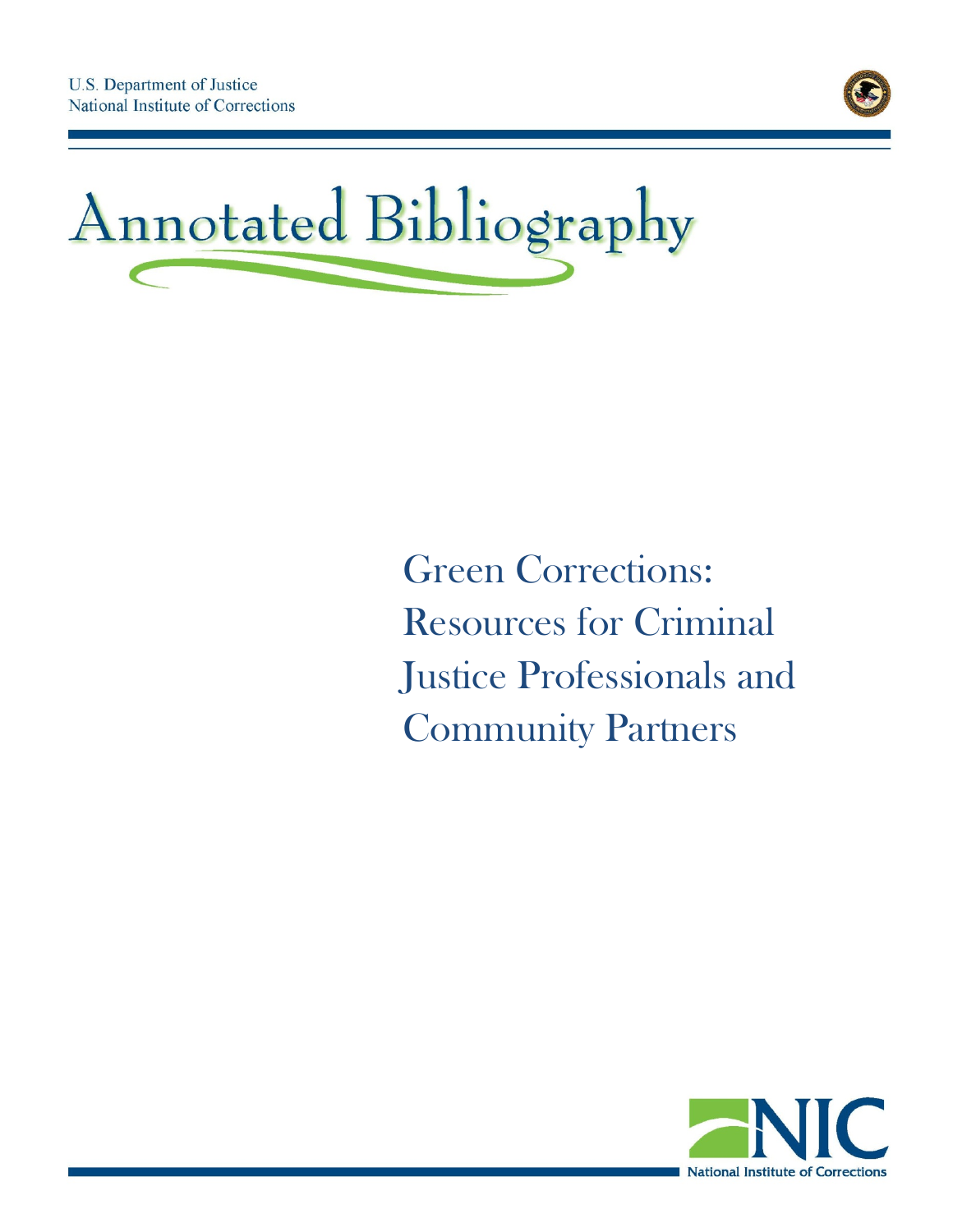# **Green Corrections: Resources for Criminal Justice Professionals** and Community Partners

Prepared by the NIC Information Center Date created May 2014 Accession No. 028124

An electronic copy of this document can be found at: www.nicic.gov/Library/028124

## Contents

| $\begin{minipage}{0.9\linewidth} Training and Programs \textbf{\textit{}} \textbf{\textit{}} \textbf{\textit{}} \textbf{\textit{}} \textbf{\textit{}} \textbf{\textit{}} \textbf{\textit{}} \textbf{\textit{}} \textbf{\textit{}} \textbf{\textit{}} \textbf{\textit{}} \textbf{\textit{}} \textbf{\textit{}} \textbf{\textit{}} \textbf{\textit{}} \textbf{\textit{}} \textbf{\textit{}} \textbf{\textit{}} \textbf{\textit{}} \textbf{\textit{}} \textbf{\textit{}} \textbf{\textit{}} \textbf{\text$ |  |
|---------------------------------------------------------------------------------------------------------------------------------------------------------------------------------------------------------------------------------------------------------------------------------------------------------------------------------------------------------------------------------------------------------------------------------------------------------------------------------------------------------|--|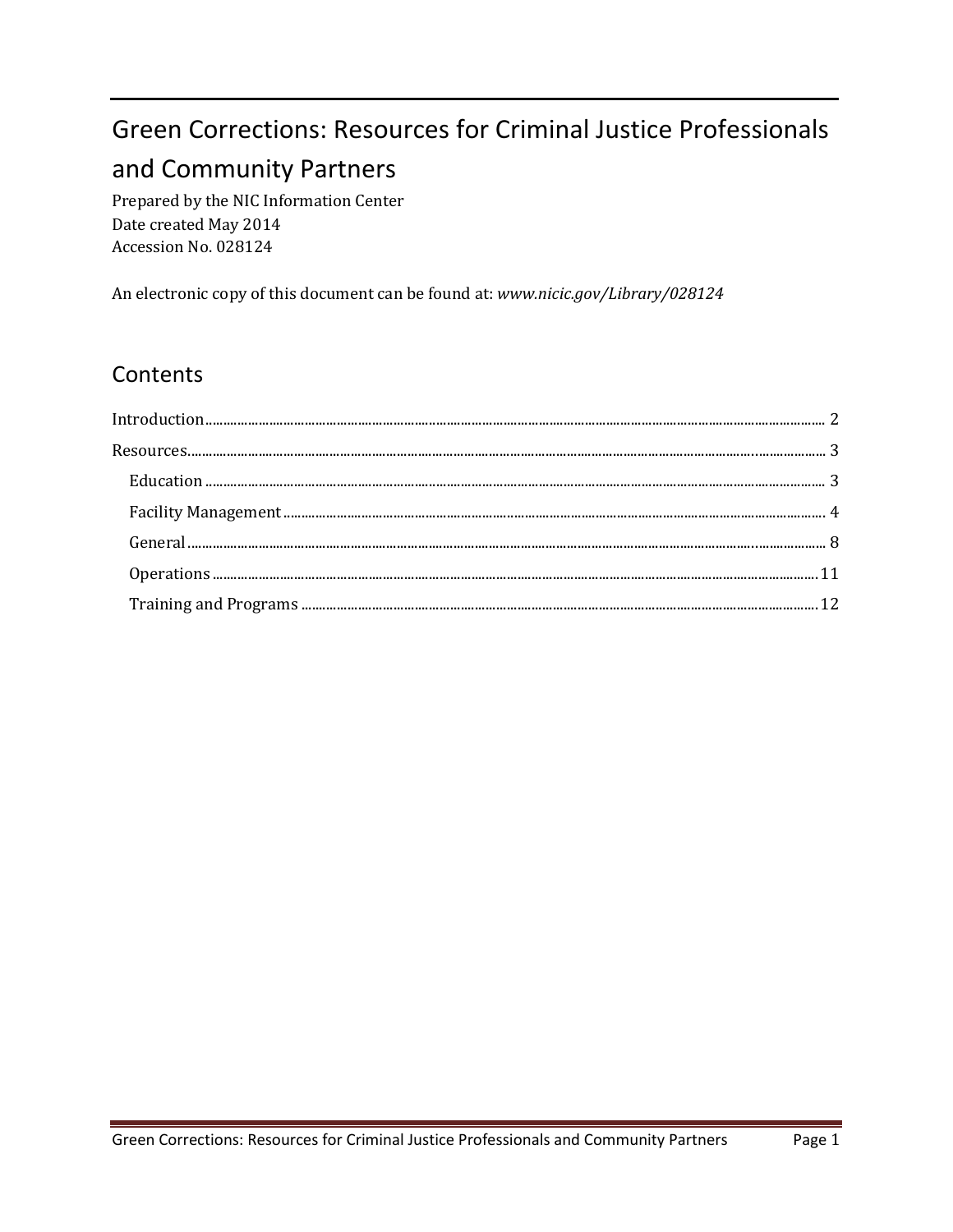### <span id="page-2-0"></span>Introduction

This annotated bibliography by the National Institute of Corrections (NIC) includes resources for people interested in developing new green programs or improving the maintenance of existing ones. You'll find resources suitable for all areas of corrections as well as for their partners in education and social service fields. We are confident you will be able to obtain all the resources listed in this document through the Internet, from the NIC Information Center, from the authors directly, or by ordering them.

This document has been divided into five sections: Education, Facility Management, Operations, Training and Programs, and General Green Corrections. Within each section, you will find resources related specifically to that topic area. You will note there are many case studies, but as interest in green corrections grows, it is our expectation that more examples of scholarly research will become available.

In a sense, the study of green corrections has been around for some time. For as long as people have been inventing ways to save money by reducing waste and energy, there has been green corrections. Yet, as a discipline, the topic is rather new. We are only now beginning to formalize our use of green practices into topics worthy of advanced discussion. As such, we stand to learn a great deal from related fields, such as environmental psychology, sociology, and behavioral economics, that have been addressing the nuances of physical environments and its effects on human behavior and outcomes. These disciplines, while new in their own fields, have decades of research that we can begin to apply to the unique security, operations, and management needs of the nation's correctional system.

*Green Corrections: Resources for Criminal Justice Professionals and Community Partners* is what we hope is only the beginning of a long endeavor into the study of green corrections. We invite contributions to this list, as well as additions, such as articles and training resources, submitted to the NIC Library.

For information about what NIC is doing in this topic area, visit *[www.nicic.gov/greencorrections](http://www.nicic.gov/greencorrections)*.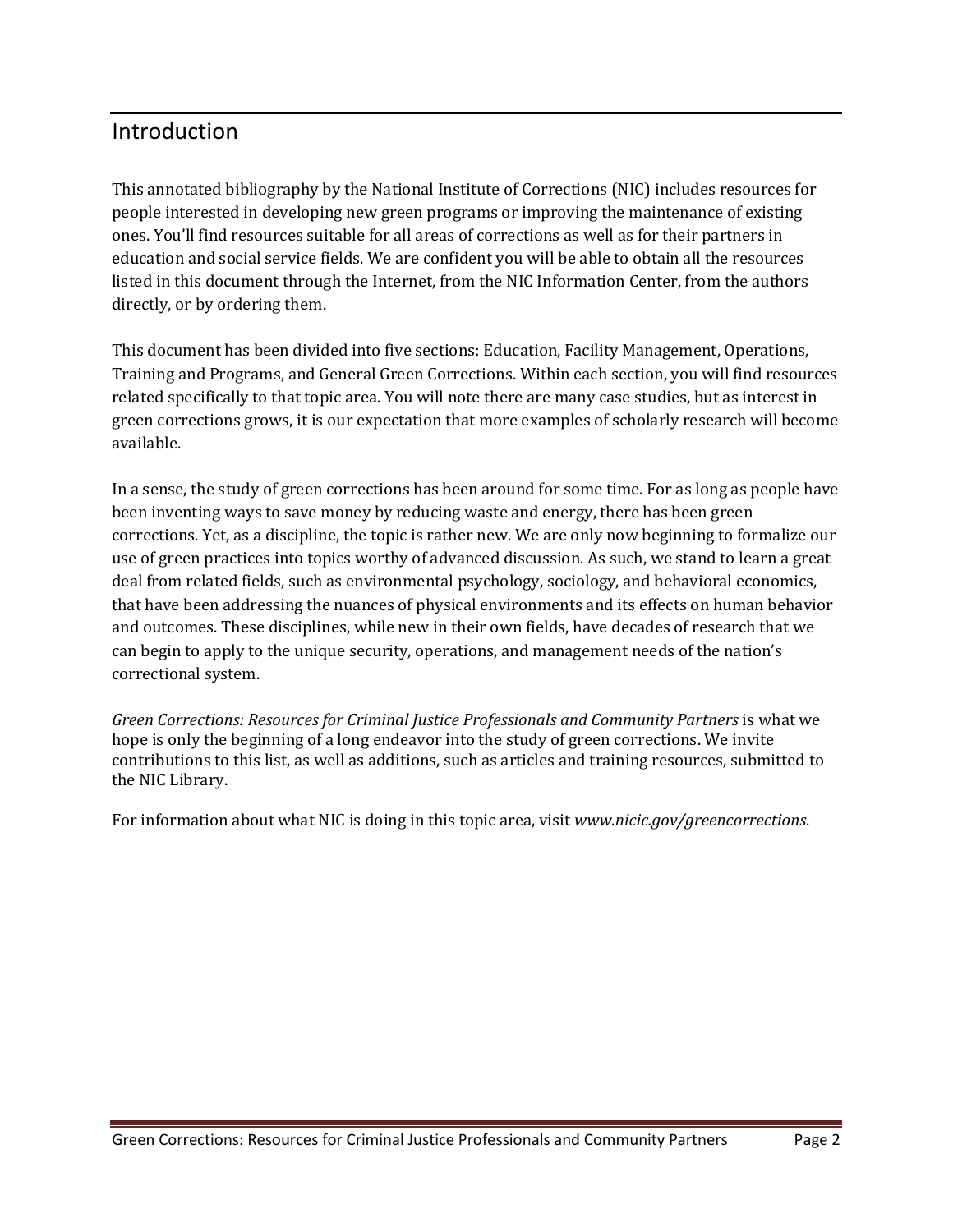#### <span id="page-3-0"></span>Resources

#### <span id="page-3-1"></span>Education

Beeler, Art. "To Teach or Not to Teach Sustainability to College Students?" Corrections Today 75, no. 1 (February 2013): 56-59. Criminal Justice Abstracts with Full Text, EBSCOhost (accessed April 23, 2014).

The author argues in favor of teaching sustainability to college students interested in entering the corrections industry, suggesting that little research exists on the subject of sustainability in criminal justice administration and corrections. Topics include seminars, sustainability in government, the U.S. Bureau of Prisons, and the prison industry executive Tommy Norris. (Publisher abstract)

Clarke, Sarah E. "Assessing the Rehabilitative Potential of Science and Sustainability Education in Prisons: A Study of the Sustainable Prisons Project." The Evergreen State College, 2011. *[http://archives.evergreen.edu/masterstheses/Accession86-10MES/Clarke\\_SMESThesis2011.pdf](http://archives.evergreen.edu/masterstheses/Accession86-10MES/Clarke_SMESThesis2011.pdf)*

The Sustainable Prisons Project (SPP), a collaboration between the Evergreen State College and the Washington State Department of Corrections, brings extensive community partners together to offer science and sustainability education to incarcerated women and men (offenders) in four correctional facilities in Washington State. Using interviews and surveys of offenders and staff, this exploratory study drew upon a mixed methods analysis to evaluate the effects of the suite of SPP activities on participating offenders. This paper focuses on the qualitative findings from interviews. Rehabilitation programs that are aimed at reducing crime once offenders are released are a major correctional strategy and a part of social sustainability. I examined the extent to which the SPP programs share characteristics with the most effective programs for reducing recidivism and assessed the significance of science and sustainability education in the rehabilitative potential of the SPP. Results suggest that SPP projects share characteristics with successful rehabilitation programs. Science and sustainability education appears to foster an environmental stewardship ethic and influences emotional health, improving the quality of offenders' lives while they are incarcerated and contributing to rehabilitative outcomes. (Author abstract).

Evergreen State College (Olympia, WA), and Washington State Dept. of Corrections (Olympia, WA) eds. Sustainable Prisons Project, 2010. *<http://nicic.gov/library/024419>*

'We connect prisons with nature.' This website should be an essential resource when one is devising strategies for greening efforts in one's jurisdiction. Access is provided to: what the program does; about the program's mission, vision, history, and staff; blog; stories and experiences; resources; press room; and contact information. Just an aside, it is interesting to note that this facility plays a critical part in the survival of the endangered Oregon Spotted Frog.

———. , eds. Sustainable Prisons Project: Green, Inside and Out, 2009. *<http://nicic.gov/library/023821>*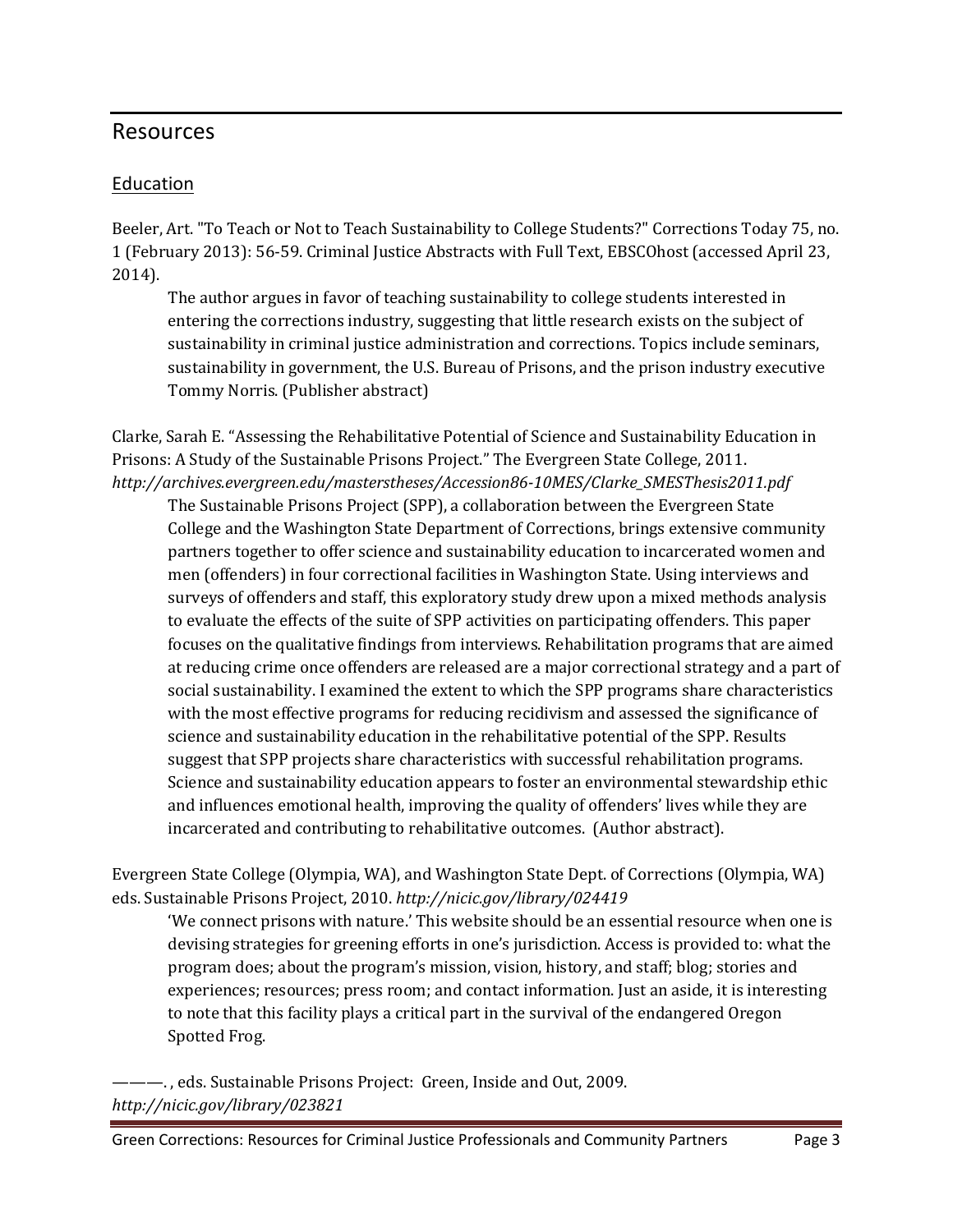Information about the Sustainable Prisons Project whose aim is to help prisons "save money while rehabilitating" inmates is available at this website. Points of access are: about us; what we do -- pilot activities; media room -- scientific and popular press; and contact information.

#### <span id="page-4-0"></span>Facility Management

Aholt, Jen. "Recycling: From Survival to Sustainability (cover story)." Corrections Today 75, no. 1 (February 2013): 27-30. Criminal Justice Abstracts with Full Text, EBSCOhost (accessed April 23, 2014).

The article describes the operations of the Illinois Correctional Industries prison employment organization at Menard Correctional Center (MCC) in Chester, Illinois, focusing on the development and implementation of a recycling program. Topics include MCC's relationship with Chester Hospital, the financing and purchase of equipment, baling tin, processing cardboard, and inmate reentry. (Publisher abstract)

Bloede, Carolyn. Merging Juvenile Justice and Sustainability in California, 2009.

#### *<http://nicic.gov/library/024415>*

Information is provided about the greening of the Alameda County Juvenile Justice Center (JJC) in San Leandro, California. Sections of this article are: designing a green justice facility, renewable energy, energy efficiency, water efficiency, and green cleaning; and other notable features. JJC has achieved LEED (Leadership in Energy and Environmental Design) certification.

California Dept. of Corrections and Rehabilitation. Office of Public and Employee Communications (Sacramento, CA), ed. Ironwood State Prison Activates Zero-Emission Solar Power System: System Deployed Under Public-Private Partnership with SunEdison to Produce Over 2.4 Million Kilowatt Hours in First Year, 2008. *<http://nicic.gov/library/023143>*

The solar power services agreement (SPSA) between SunEdison (North America's biggest solar energy services provider) and Ironwood State Prison is explained. The result of this partnership is a 1.18 megawatt (MW) ground-mounted photovoltaic solar system which SunEdison financed, built, and operates. The SPSA guarantees stable energy prices and no greenhouse gases, no noise, and no water usage.

"Danville Correctional Center Sustainability." Illinois Department of Corrections: About Us. *<https://www2.illinois.gov/idoc/aboutus/Pages/DanvilleCCSustainability.aspx>*

This webpage article talks about both the Danville Correctional Center's ongoing recycling efforts and newer sustainability project on composting.

Elmblad, Jerry. Reduction of Energy and Utilities Within a Correctional Setting, 2009. These presentation overheads explain how one agency reduced its reliance on energy. Topics discussed include: major technologies for reduction; tune-ups, mechanical,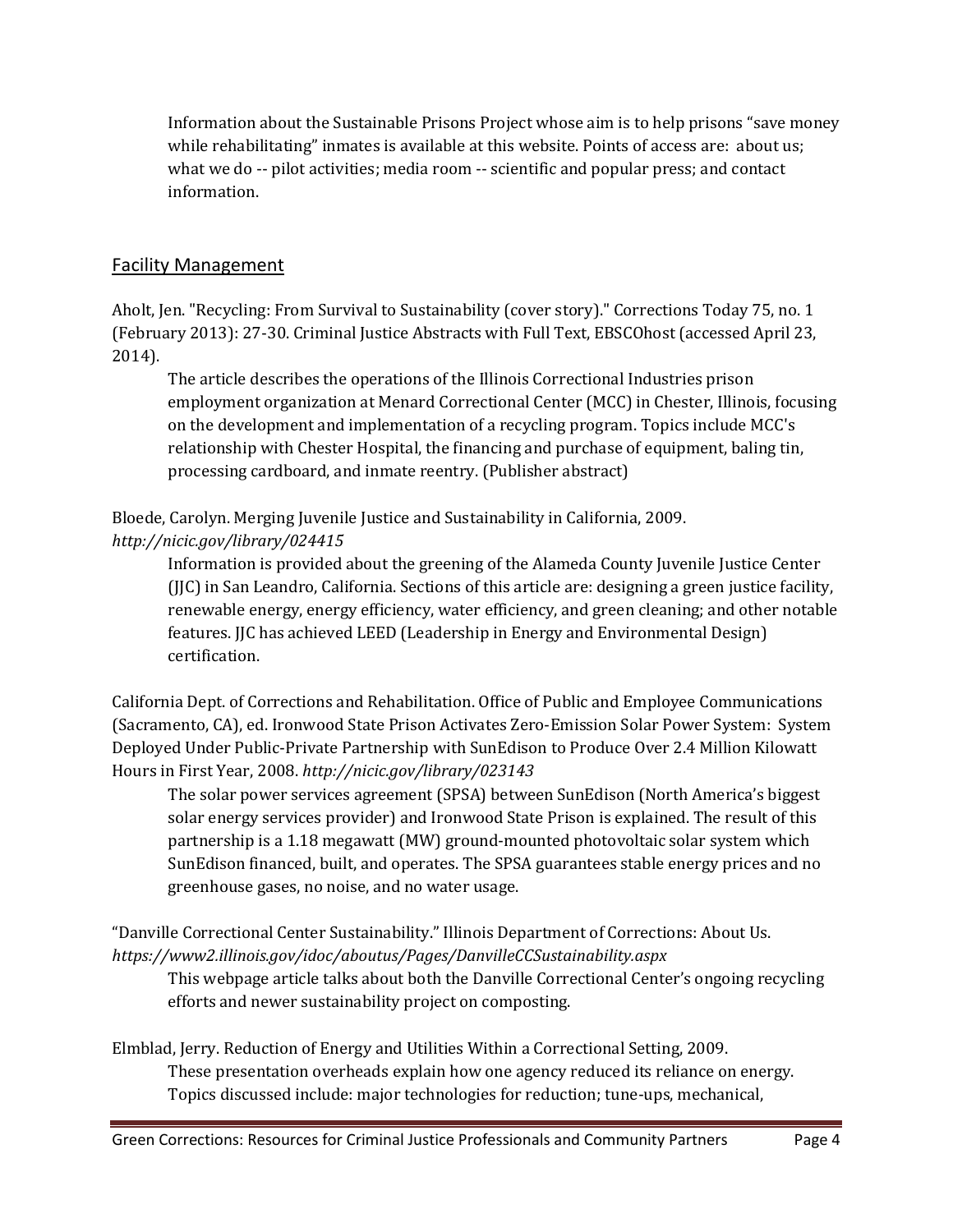plumbing, heating, and structural; strategies to succeed; and examples from the Michigan Department of Correction.

Ferreira, Jeannelle. "Clean and Green in Washington State." Corrections Today 71, no. 3 (June 2009): 40. Criminal Justice Abstracts with Full Text, EBSCOhost (accessed April 23, 2014).

The article presents a profile of Scott Frakes, superintendent of Monroe Correctional Complex, and previously of the Coyote Ridge Correctional Complex, which he helped to design. Both are located in Washington State. Coyote Ridge is the first prison campus to receive consideration for a Leadership in Energy and Environmental Design certification. Frakes' experience as a corrections officer is also noted. (Publisher abstract)

Ferreira, Jeannelle. "Greening Corrections In Michigan." Corrections Today 71, no. 3 (June 2009): 39. Criminal Justice Abstracts with Full Text, EBSCOhost (accessed April 23, 2014). The article presents a profile of Jerry Elmblad, assistant manager of the Michigan Department of Corrections physical plant. It focuses on his efforts to reduce energy waste and make the operations of the Michigan Department of Corrections greener. Examples of his initiatives include photovoltaic systems, steam-powered turbines, and no-flush urinals. (Publisher abstract)

Gonzales, F 2013, 'Going Green with LEDs', American Jails, 27, 2, pp. 17-21, Criminal Justice Abstracts with Full Text, EBSCOhost, viewed 23 April 2014.

The article focuses on the reduction of operating costs of the correctional facilities in the U.S. by using alternative technology such as green technology, Light Emitting Diode (LED) luminaires and jail cells. It states that recent necessity for green technology is conservation of water, reduction of waste and increasing the energy efficiency. It mentions the adoption of a policy on clean and green practices by American Correctional Association (ACA) in the year 2010 and 2011. (Publisher abstract)

Greening the Big House: Sustainability in Corrections, 2008.

Articles included in the 'Green Scene' section of this issue are: 'Transylvania Commissioners Sink Teeth into Green Jail Plan'; 'Offner: Do Everything You Can to Build and Live Green' by Gregory J. Offner; 'Green Design Elements Distinguish Durrant's New.

Grohs, Michael. "Going the Green Mile." Corrections Forum 20, no. 6 (November 2011): 24-30. Criminal Justice Abstracts with Full Text, EBSCOhost (accessed April 23, 2014).

The article discusses several sustainable measures adopted by some corrections agencies in the U.S. It notes that corrections aim to achieve maximum efficiency amid factors such as operation costs, prison population and aging infrastructure. The California Department of Corrections and Rehabilitation (CDCR) has signed a deal with solar utility SunEdison for the supply of solar-generated power to five facilities. Another measure adopted by corrections is the use of ozone in the laundry cycle. (Publisher abstract)

Kravitz, Robert. Greening Juvenile Justice. Edited by corrections.com (Quincy, MA), 2009. *<http://nicic.gov/library/024416>*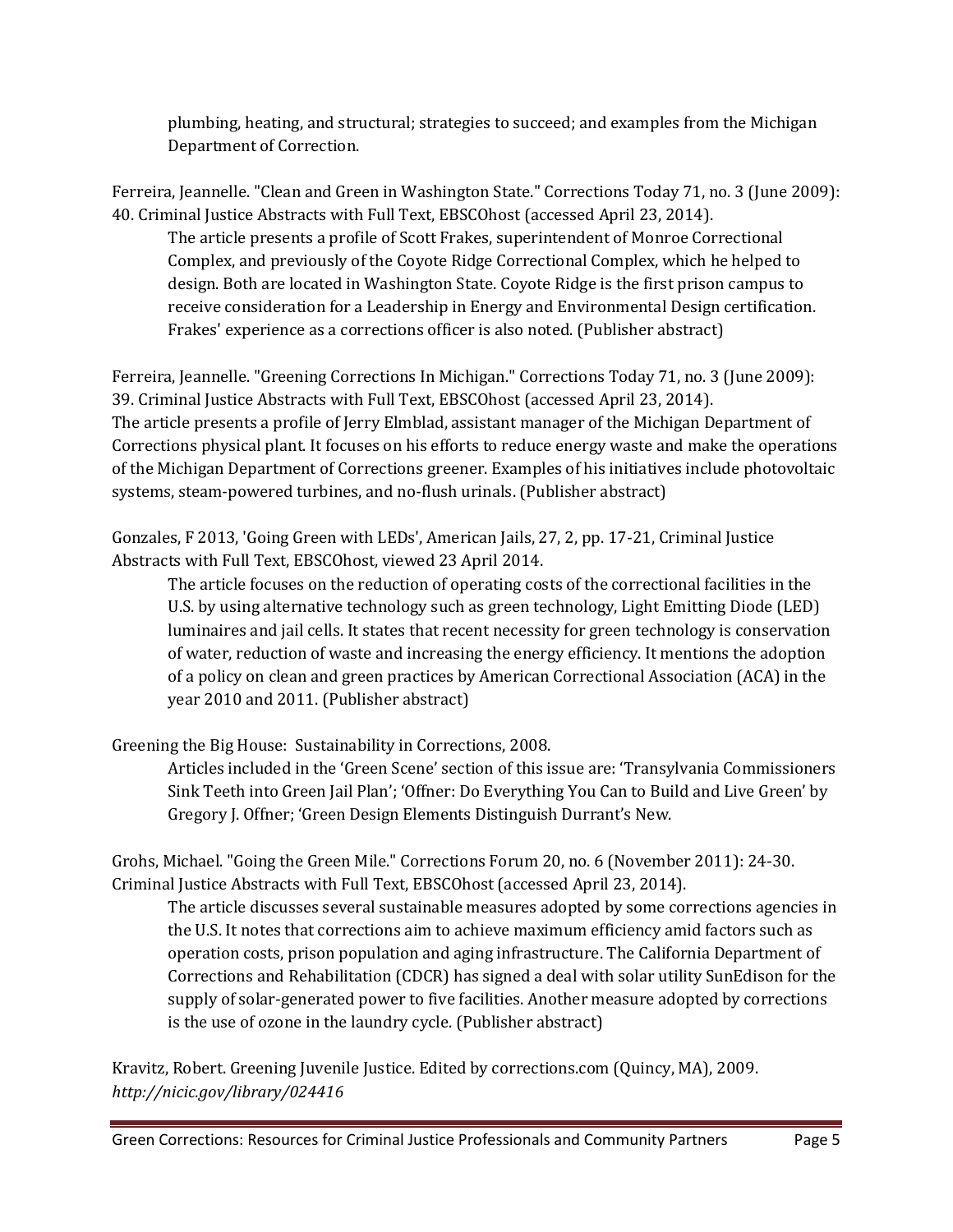The strength of this article is in its discussion of an often forgotten part of greening a facility, the use of environmentally safe cleaning products and practices. The Alameda County Juvenile Justice Center in San Leandro, California is the green facility that has achieved LEED (Leadership in Energy and Environmental Design) certification.

Machado, Micaela. "New Life Behind Bars – A Prison Retrofit From Prison to Community". The University of Arizona (Tucson, AZ).

*<http://newdemo.openrepository.com/newdemo/handle/2384/295035>*

Sustainability practices in design development are a common goal in urban settings, especially in an environment such as the arid Southwest U.S. where resources are limited. Here, sunshine and heat are abundant where water resources are low. So, how can we use these circumstances and constraints to our advantage in future designs or in potential retrofits? Institutional establishments with long-term residents, such as prisons, which use a significant amount of resources, can reduce their energy, food and water costs by using sustainable practices. These practices can help reduce the costs of prisoner housing and eventually lower costs to tax payers. This project focuses on a hypothetical retrofit of the Wilmot Department of Corrections (Wilmot D.O.C.) prison facility in Tucson, AZ.

#### Ricci, Kenneth. "Justice Goes Green." American Jails no. July-August (2011): 8–12. *[http://community.nicic.gov/blogs/national\\_jail\\_exchange/archive/2012/03/07/justice-goes](http://community.nicic.gov/blogs/national_jail_exchange/archive/2012/03/07/justice-goes-green.aspx)[green.aspx](http://community.nicic.gov/blogs/national_jail_exchange/archive/2012/03/07/justice-goes-green.aspx)*

This article highlights key information presented in the white paper, Sustainable Justice 2030: Green Guide to Justice, published by the Sustainable Justice Committee of the Academy of Architecture for Justice, American Institute of Architects. The aim of that project was to "articulate a vision for how green justice buildings can serve a green and sustainable justice system as a foundational element of a sustainable society."

Rizy, Gillian. Environmental Correctional Facility Design, 2007. *<http://nicic.gov/library/024436>* "The federal correctional institution in Butner, N.C., became the first federal prison project to earn LEED certification." Information about this building project can be found in this article.

Rogers, Donna. "Green Innovations." Corrections Forum 19, no. 4 (July 2010): 44-52. Criminal Justice Abstracts with Full Text, EBSCOhost (accessed April 23, 2014).

The article discusses the use of recycled materials at correctional facilities in the U.S. to make them more sustainable and environment friendly. The New Beginnings Youth Development Center in Washington, D.C. acquired Leadership in Energy and Environmental Design-New Construction (LEED-NC) certification for use of regional materials, recycled content and green power. Sustainable design features at the Wake County Detention Center in North Carolina are described, including its R-30 roofing systems and R-19 wall systems. (Publisher abstract)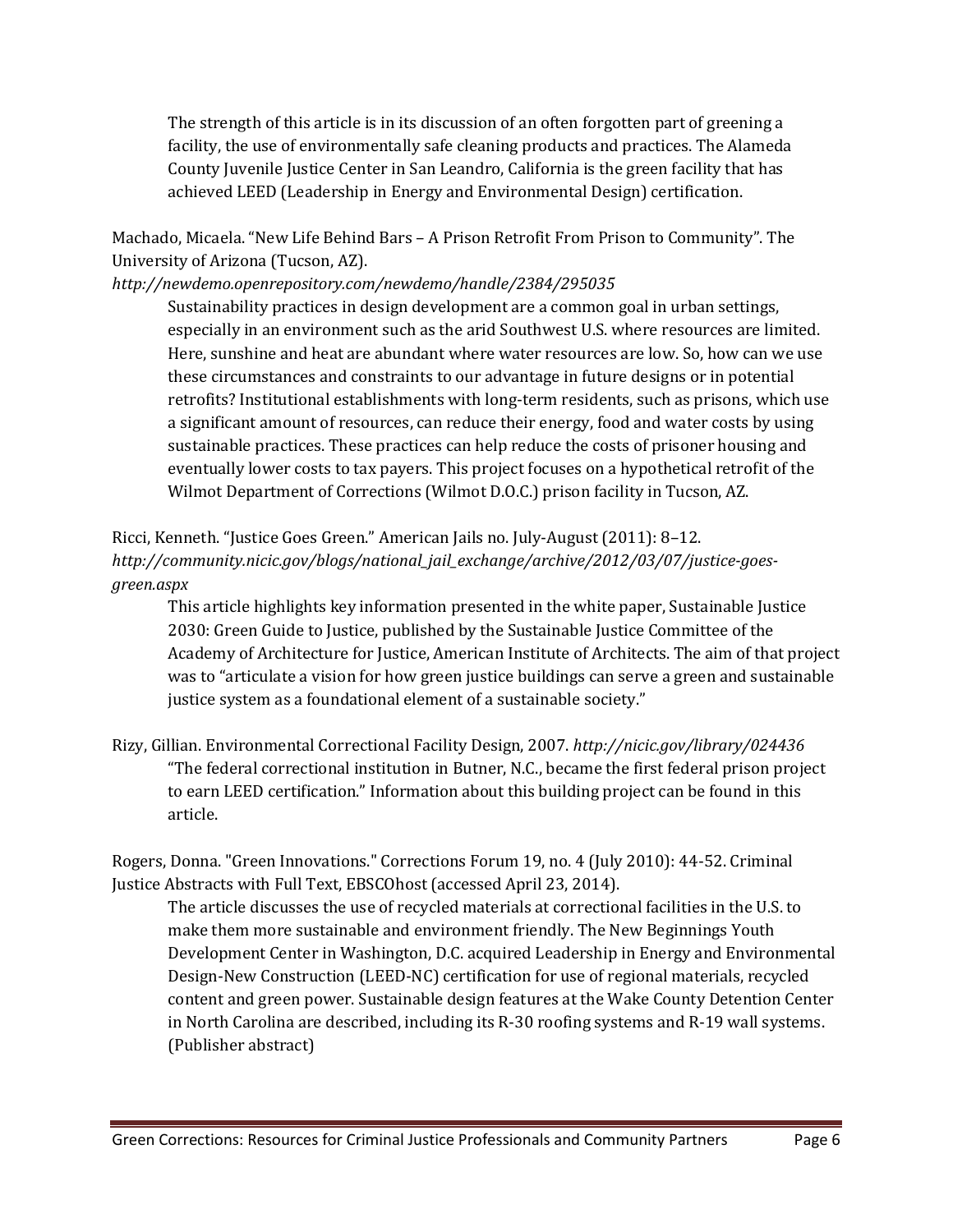Sheldon, Paul, et al. "Leading Resources for Greener Corrections." Corrections Today 75, no. 1 (February 2013): 50-55. Criminal Justice Abstracts with Full Text, EBSCOhost (accessed April 23, 2014).

The article discusses the Public Correctional Policy on Environmentally Responsible and Sustainability-Oriented Practices that was adopted by the American Correctional Association in 2011, focusing on correctional facility policy implementation recommendations and resources. Topics include heating, ventilation, and air conditioning systems, program financing, waste reduction, recycling, water efficiency, and energy conservation. (Publisher abstract)

Taylor, D. K., & Mubaslat, L. (2013). Greening community corrections: The 10th floor project. Corrections Today, 75(1), 32-35. Retrieved from

http://search.proquest.com/docview/1346157290?accountid=49780

Deputy Court Administrator James E. Dare saw an opportunity to not only increase and improve space for staff, but also to provide space that would be environmentally friendly and energy-efficient. Since the project was undertaken during difficult financial times for the county, cost was also a major consideration. A final goal was to celebrate the history of downtown Dayton through the use of historical photographs and materials, incorporating the American Probation and Parole Association motto, "A Force for Positive Change," Architect, Leadership in Energy and Environmental Design (LEED)Accredited Professional and Project Manager Lamees Mubaslat envisioned a finished product that would take the visitors on a journey of change and transformation through the use of contrasting finishes and materials; dark and unfinished paired with bright and new. Thirty-three percent of the furnishings were taken from other county offices, with a total replacement value of \$100,951. Since these items were already county property, the only cost associated with them was labor (moving and installation). (Publisher abstract)

Tercilla, Enriqueta, and Charles Procaccini. Greening Federal Prisons: Meeting Future Demands, 2009. *<http://nicic.gov/library/024421>*

This article is for *[those](http://nicic.gov/library/024421)* interested in how the Federal Bureau of prisons is trying to save energy. Some of their strategies can be applied to other correctional agencies. Some energy saving measures include: requirement of energy savings performance contracts; use of methane gas to provide electricity and hot water; wind power production; biodiesel operations; self-sustaining facilities; and utilization of emerging technologies.

U.S. Green Building Council (USGBC) (Washington, DC), ed. LEED, 2010. *<http://nicic.gov/library/024424>*

Information about the Leadership in Energy and Environmental Design (LEED) can be found at this website. Points of entry include: an introduction to LEED; LEED Version 3; LEED rating systems; project certification; professional accreditation; and LEED resources.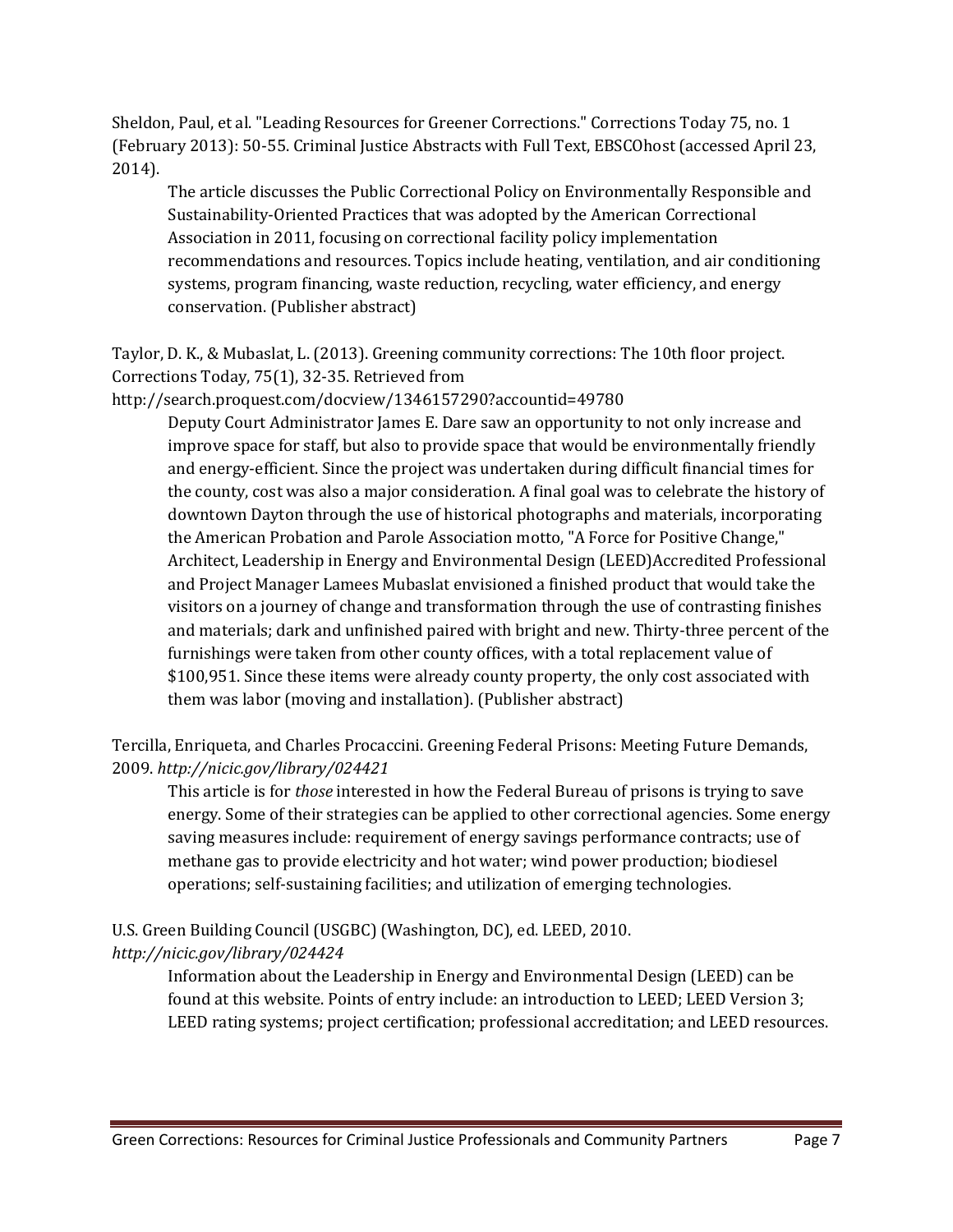U.S. Green Building Council (USGBC) (Washington, DC), Sierra Club. Cool Cities Program (San Francisco, and CA) eds. Green Buildings for Cool Cities: A Guide for Advancing Local Green Building Policies, 2011. *<http://www.usgbc.org/Docs/Archive/General/Docs6445.pdf>*

'As local governments advance climate action plans and determine how to meet their goals, they are discovering that improving the efficiency of their buildings is one of the most effective ways to protect our climate and recharge our economy. That is why the Sierra Club's Cool Cities Program and the U.S. Green Building Council (USGBC) have teamed up to advocate for cost-effective, local green building policies. This guide provides our organizations' joint recommendations for advancing green buildings in your community. In the following pages, you'll find a step-by-step approach to best practices that address the diverse context and needs of communities big and small, from coast to coast' (p. 3).

Washington State Dept. of Corrections (Olympia, WA), ed. Sustainability at DOC, 2010. *<http://nicic.gov/library/024417>*

A large amount of information regarding the sustainability efforts of the Washington State Department of Corrections can be found at this website. Access is provided to: Sustainability Reports; the Sustainability Prison Project; energy and fuel; water; toxic materials; facilities; waste; commitment and awareness; resources; and capital programs.

Washington State Dept. of Corrections. Sustainability in Prisons Project (SPP) (Olympia, WA), ed. Sustainability in Prisons, 2013. *<http://nicic.gov/library/027531>*

"A look at the past, present, and future of the Sustainability in Prisons Project in Washington state commemorating the 5th anniversary of the project's inception. The project is a partnership between the Washington State Department of Corrections and the Evergreen State College."

Webster, Andrew. "Environmental Prison Reform: Lower Costs and Greener World." New England Journal On Criminal & Civil Confinement 36, no. 1 (Winter2010 2010): 175-195. Criminal Justice Abstracts with Full Text, EBSCOhost (accessed April 23, 2014).

The article discusses the aspects of environmental prison reform in the U.S. It states that prison officials and lawmakers need to consider at the greatest potentialities that environmentally friendly prisons can help to lessen the cost to inmates and facilities maintenance. Furthermore, the facility can attain cost reductions to the correction system and render environmental and social benefits. (Publisher abstract)

#### <span id="page-8-0"></span>General

Carroll, Sherry. NIC and the Greening of Corrections, 2009. *<http://nicic.gov/library/024914>* For a brief overview of environmental initiatives in corrections, this article is the one. It discusses environmental awareness, green strategies, green-collar jobs, and the NIC Green Corrections Project.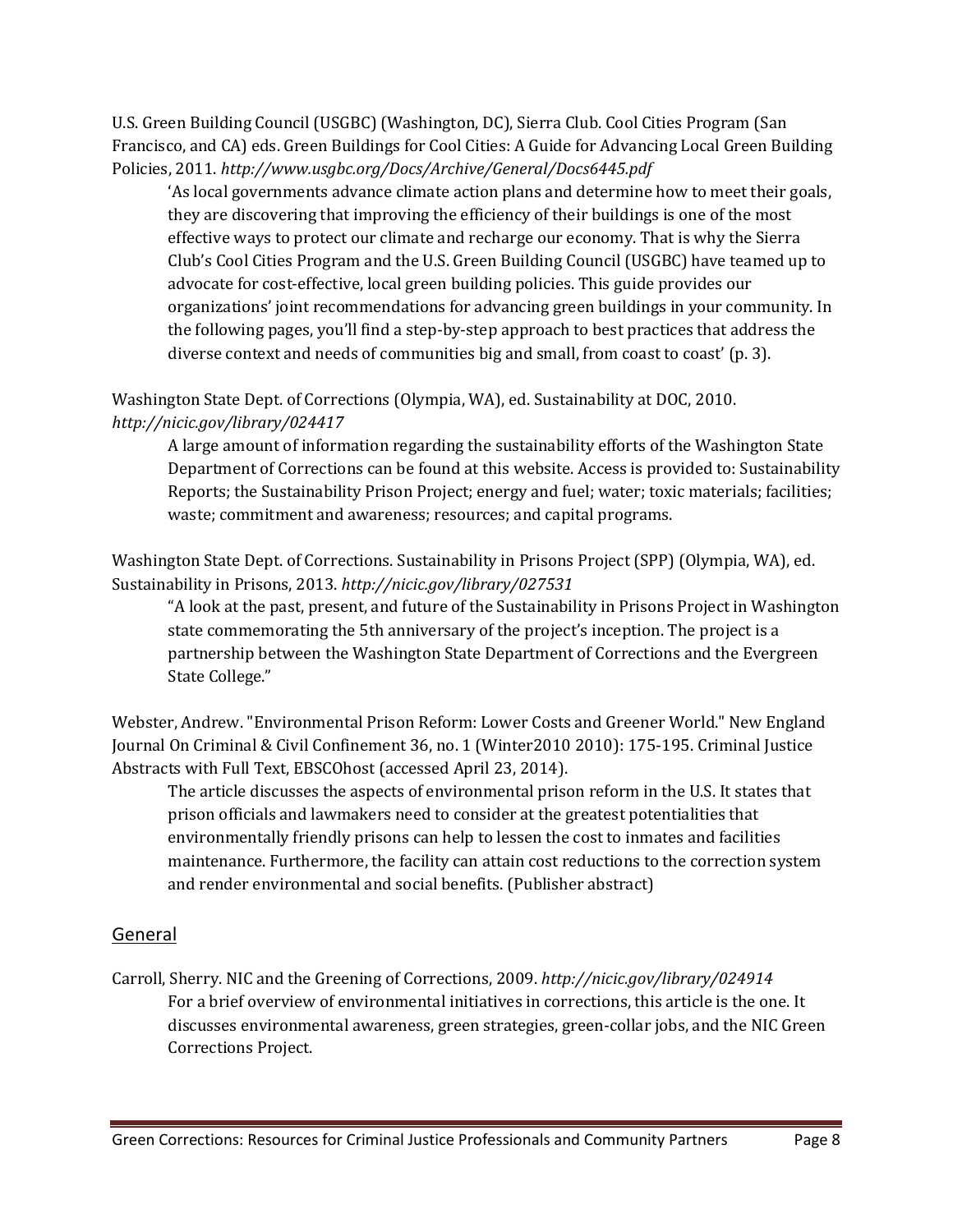Davidson, Stephanie. The Green Corrections Project: Action Plans and Lessons Learned. Edited by National Institute of Corrections (Washington, DC), 2013. *<http://nicic.gov/library/026941>*

This report is a great description of the three-phase Green Corrections project, sponsored by the National Institute of Corrections (NIC). The following sections comprise this publication: overview of the project; "The Greening of Corrections: Creating a Sustainable System"—the publication and its dissemination; developing a community of practice and providing technical assistance to states; application process; Maryland, Minnesota, and Washington addressing a different technical assistance need for their strategic action plan session; green procurement; and sustainability meeting.

Feldbaum, Mindy, Frank Greene, Sarah Kirschenbaum, Debbie Mukamal, Megan Welsh, and Raquel Pinderhughes. The Greening of Corrections: Creating a Sustainable System. Edited by AED. National Institute for Work and Learning (Washington, DC) National Institute of Corrections (Washington, DC), 2011. *<http://nicic.gov/library/024914>*

What are viable strategies for cutting costs while protecting the public's safety? Corrections can achieve some substantial cost savings in sustainability or greening strategies. This publication 'provides correctional professionals with a framework to gain a general understanding of sustainability practices and principles and to identify examples of operations, programs, and management strategies for self-sustaining facilities' (p. ii). Sections of this publication include: introduction; greening of correctional facilities; completing the sustainable model, preparing and training inmates; correctional industries, creating sustainable products/services and a green workforce; green reentry programs; recommendations for greening prisons and jails; and conclusion, the sustainable correctional/detention facility of the future.

GreenPrisons.org (Richmond, KY), ed. GreenPrisons.org, 2012. *<http://www.greenprisons.org/>* 'Your Source for News and Information on Environmentally Responsible Products and Services in the Corrections Industry.' Points of access include: green facility; green news links; conferences; webinars; green programs; and resources.

Horton, Paul and Nancy Cebula. "Achieving Sustainability within Correctional Industries." National Correctional Industries Association. Accessed April 22, 2014.

*<http://www.nationalcia.org/achieving-sustainability-within-correctional-industries>* This article discusses two major barriers to gaining sustainability: 1) the definition and understanding of the term sustainability and 2) realizing that sustainability requires moving from "what to do" to "how you do it" type of practices.

Morgan, Leah. "Current Thinking." Green Corrections in Ohio, April 29, 2013. *<http://www.vera.org/blog/green-corrections-ohio>*

This blog provides examples of Ohio Department of Rehabilitation and Correction green programs.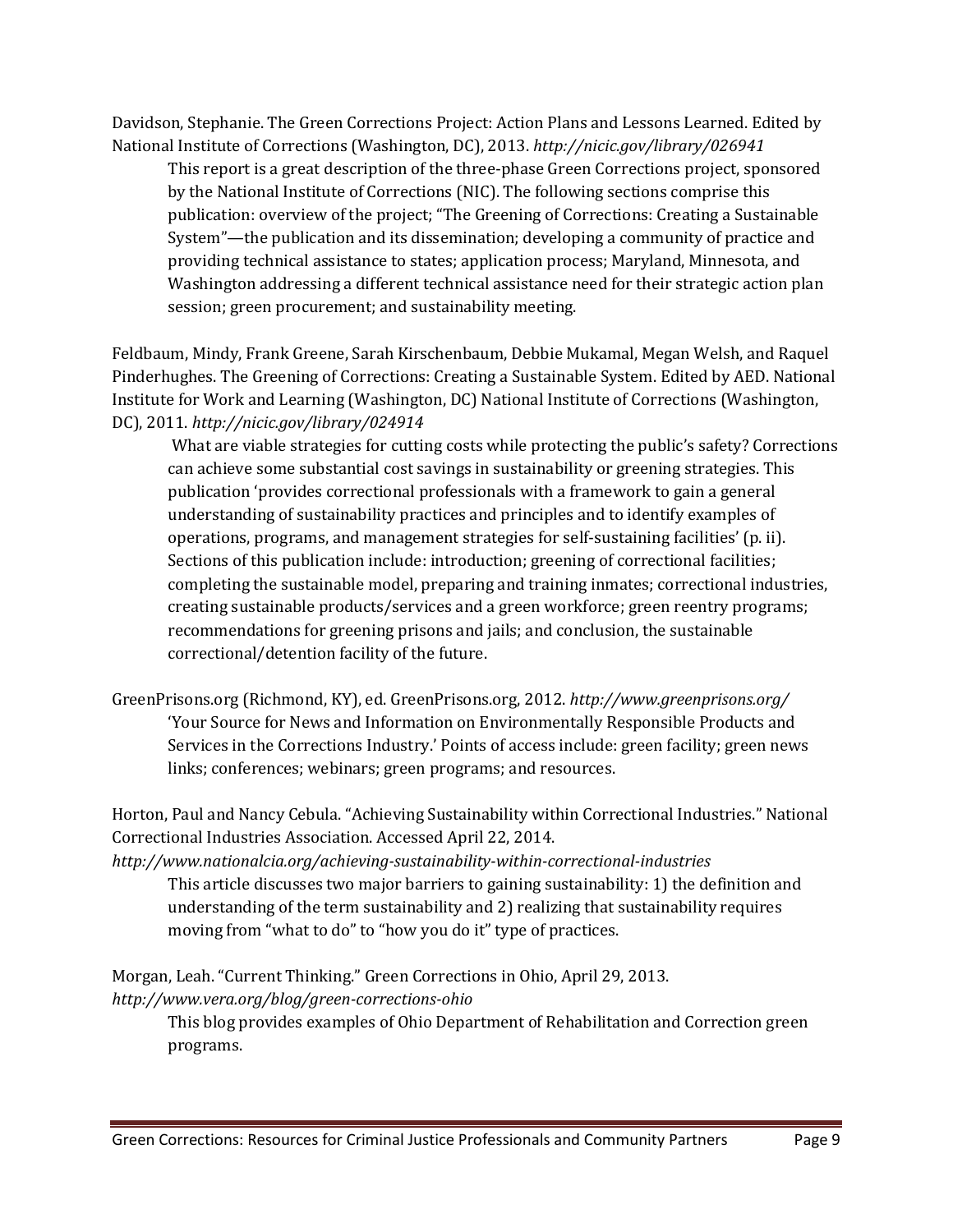National Employment Law Project (NELP) (Oakland, CA), PolicyLink (Oakland, and CA) Ella Baker Center for Human Rights (Oakland, CA) eds. Expanding Opportunity: Employing the Formerly Incarcerated in the Green Economy, 2010. *<http://nicic.gov/library/024626>*

This paper can help individuals 'in their work to overcome systemic barriers and fundamentally transform the opportunities of people with criminal records in society and build healthy communities of opportunity for all' (p.1). Sections of this publication are the Weatherization Assistance Program (WAP)--building an inclusive Green economy; breaking down the barriers to employment of people with criminal records; the basic protections regulating criminal background checks for employment (i.e., federal civil rights law, federal consumer protections laws, 'negligent hiring' liability, federal bonding program, and the Work Opportunity Tax Credit); and conclusion.

National Institute of Corrections Academy (Aurora, CO), ed. Greening Corrections: People, Programs, and Practices [Satellite/Internet Broadcast on July 14, 2010], 2010. *<http://nicic.gov/library/024388>*

This broadcast held on July 14, 2010, seeks to increase environmental awareness among corrections professionals and focus attention on the need to make correctional facilities more energy and resource efficient. The broadcast will also explore the feasibility of introducing green collar job readiness training programs, assess correctional industries capability to adopt 'green' practices, and identify strategies to assess cost saving options for correctional agencies to operate 'self-sustaining' facilities and programs.

National Institute of Corrections (NIC) (Washington, DC). Resilience in Corrections: A Proactive Approach to Changing Conditions. 2014. *<http://nicic.gov/library/028089>*

"This white paper describes the issues facing corrections policy and leadership as the impacts of climate change and its related consequences confront departments, agencies, and facilities in coming years. Not only will corrections have to manage the effects of more extreme weather and temperatures than in the past. Corrections will also have to develop and improve its flexibility and resiliency in its operations to weather the multiple coming changes while maintaining its core functions of protecting the public, corrections staffs, and offenders" (p. 1). This publication will explain how you can deal with these challenges. Sections of this document include: introduction to climate change and corrections; the potential impact; the role of leadership; resilience-oriented leadership; and concluding observations.

Norris, Tommy and Paul Sheldon. National Symposium on Sustainable Corrections: Report to the Commissioner of Correction and the National Institute of Corrections. Indianapolis, IN, June 13, 2011. http://www.dpscs.state.md.us/publicinfo/news\_stories/press\_releases/20110504a.shtml This report provides a summary of the Symposium agenda and activities. Photos are included from the Symposium and a one-day tour of the Putnamville Correctional Facility.

O hEochaidh, Roibin. Greening Corrections 101: ACA Panel Discusses Conservation Efficiency, and the Difficulties of Going Green, 2009.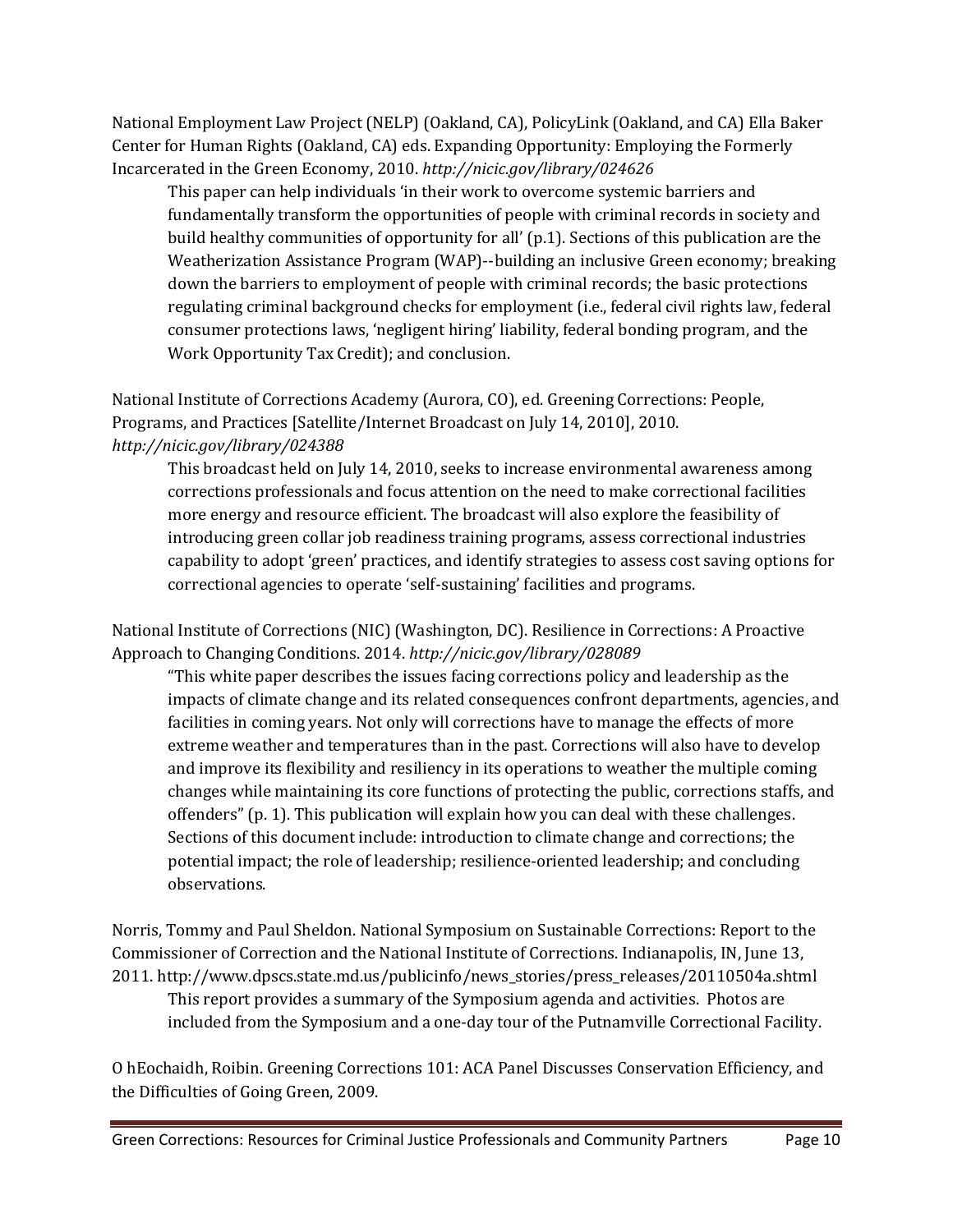Individuals wanting to get up to speed on the application of greening practices to corrections should look at this article. The panelists, Gene Atherton, Jerry Elmblad, Todd Gundlach, and John Armstrong, of the ACA Greening of Corrections panel discuss the challenges facing correctional facilities as they put sustainability measures into place. Topics covered include: the stimulation for sustainability; energy conservation; procurement; funding and budgeting; other factors influencing greening initiatives; and the steps for initiating green measures.

Sheldon, Paul M., and Eugene Atherton. Greening Corrections Technology Guidebook. Edited by National Law Enforcement and Corrections Technology Center (NLECTC). Correctional Technology Center of Excellence (CoE) (Rockville, MD) 2011. *<http://nicic.gov/library/025859>*

'The guidebook provides correctional administrators with a brief, yet comprehensive and informative, view of sustainability-oriented green technologies' (p. 6). Seven chapters follow an executive summary and introduction: integrating technology and people; lighting; HVAC systems; plug-in appliances (including pumps and motors); materials flow (including recycling and toxics); water; and energy (including transportation). Appendixes provide information about financing mechanisms and a case study regarding waterless urinals.

#### <span id="page-11-0"></span>**Operations**

National Law Enforcement and Corrections Technology Center (NLECTC) (Rockville, MD), ed. The Greening of Probation, 2009. *<http://nicic.gov/library/024144>*

The utilization of a web-based Reusable Case Management System (RCMS) by the New York City Department of Probation to send judges offender reports prior to sentencing hearings is described. Not only are considerable amounts of paper, ink, energy, etc. being saved, but the rate of on-time delivery of reports is at 100%.

NIJ's Technology Institute for Corrections. (2010). American Jails, 24(1), 81-82. Retrieved from http://search.proquest.com/docview/222225882?accountid=49780

Both these institutes foster networking relationships; provide participants with information about a variety of technologies being used in, or developed for correctional settings; and give NIJ the opportunity to enhance its technology development programs based on participant experience and comments. [...] during the Technology Institute for Corrections held this past fall, one speaker provided an overview of new "green" technology in probation case management, introducing the Reusable Case Management System, which has greatly reduced cost and paper use in the New York City Department of Probation. (Publisher abstract)

Oregon Department of Corrections. "Oregon: Sustainability 2013". *[http://www.oregon.gov/DOC/docs/pdf/DOC\\_Sustainability\\_Magazine.pdf](http://www.oregon.gov/DOC/docs/pdf/DOC_Sustainability_Magazine.pdf)*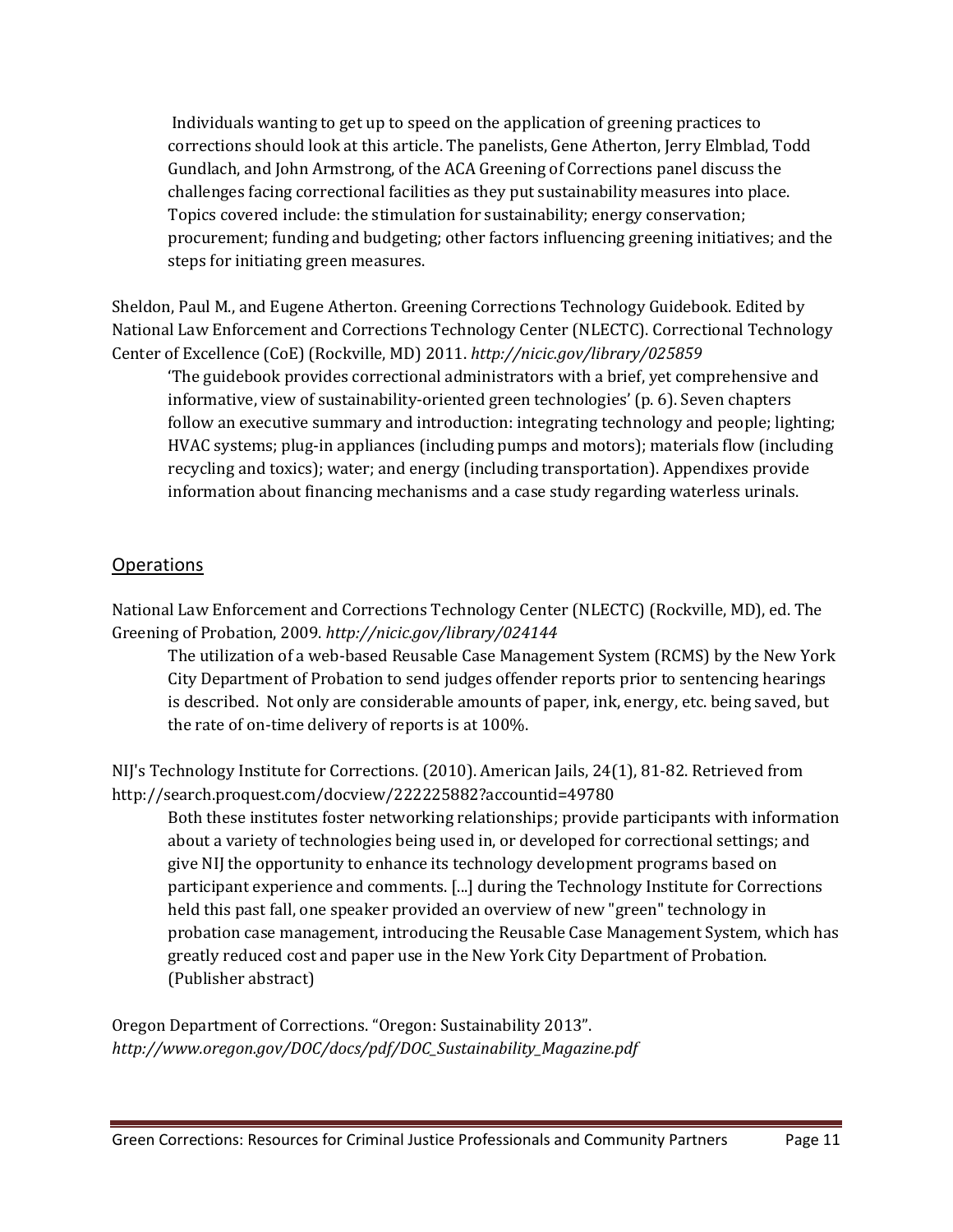This report covers the Oregon Department of Corrections' sustainability projects and results for 2013. Highlighted project areas include: reducing energy consumption, enhancing recycling efforts, and investing in gardening and composting.

#### <span id="page-12-0"></span>Training and Programs

Cernansky, Rachel. Prison Gardens a Growing Trend, Feeding Inmates on the Inside and Food Banks on the Outside. Edited by planetgreen.discovery.com (New York, NY), 2010. *<http://nicic.gov/library/024449>*

"As inmates learn to care for a garden while in prison, they have more nutritious food to eat themselves, extra to share, and a valuable skill set for when they are released" (p.1). What is particularly nice about this article is its links to projects across the U.S. and the world.

Davison, Stephanie. Reduce, Reuse, Reenter: Preparing Offenders for Green Jobs. Edited by National Institute of Corrections (Washington, DC), 2013.

"Everyone has heard the hype about green jobs, but what is a green job? Do they really exist? And could an ex-offender ever get one? During this session, we will define green jobs, describe desirable knowledge and skills for green jobs, and provide strategies to prepare exiting offenders and ex-offenders for these jobs. The presentation will place a particular focus on how to understand local labor market demands and identify pathways to green jobs in the local economy. The presentation will also address low-cost ways to incorporate green principles and practices into existing training and education programs."

Gallagher, Brittany E. "Science and Sustainability Programs in Prisons: Assessing the Effects of Participation on Inmates." The Evergreen State College, 2013.

*[http://archives.evergreen.edu/masterstheses/Accession86-10MES/Gallagher\\_B2013.pdf](http://archives.evergreen.edu/masterstheses/Accession86-10MES/Gallagher_B2013.pdf)*

This paper examines the effects of participating in prison-based science and sustainability programs on inmates. Washington's Sustainability in Prisons Project (SPP) hosts environmental and conservation work programs that incorporate elements shown by previous research to inspire positive changes in inmate attitudes. Many of these changes are associated with reductions in recidivism, including educational and vocational training, therapeutic benefits, and opportunities to contribute to the outside community. Participants in a statewide survey of inmates  $(n=293)$  included those with nine sustainability-related job types and a control group with non-sustainability-related jobs. Dunlap et al.'s (2000) New Ecological Paradigm Scale was used to assess environmental attitudes. An original "Life & Work" questionnaire assessed attitudes on pursuing education, work satisfaction, skill development, interpersonal relationships, outlook for the future, and health. Results from the Washington Department of Corrections (WDOC) Offender Needs Assessment were also examined for changes over time by participant job type. Questionnaire results show that offenders, whose jobs involved more education/training, work with living things, and opportunities to contribute to the community tended to score higher on the NEP, indicating that these elements are associated with more pro-environmental attitudes. As pro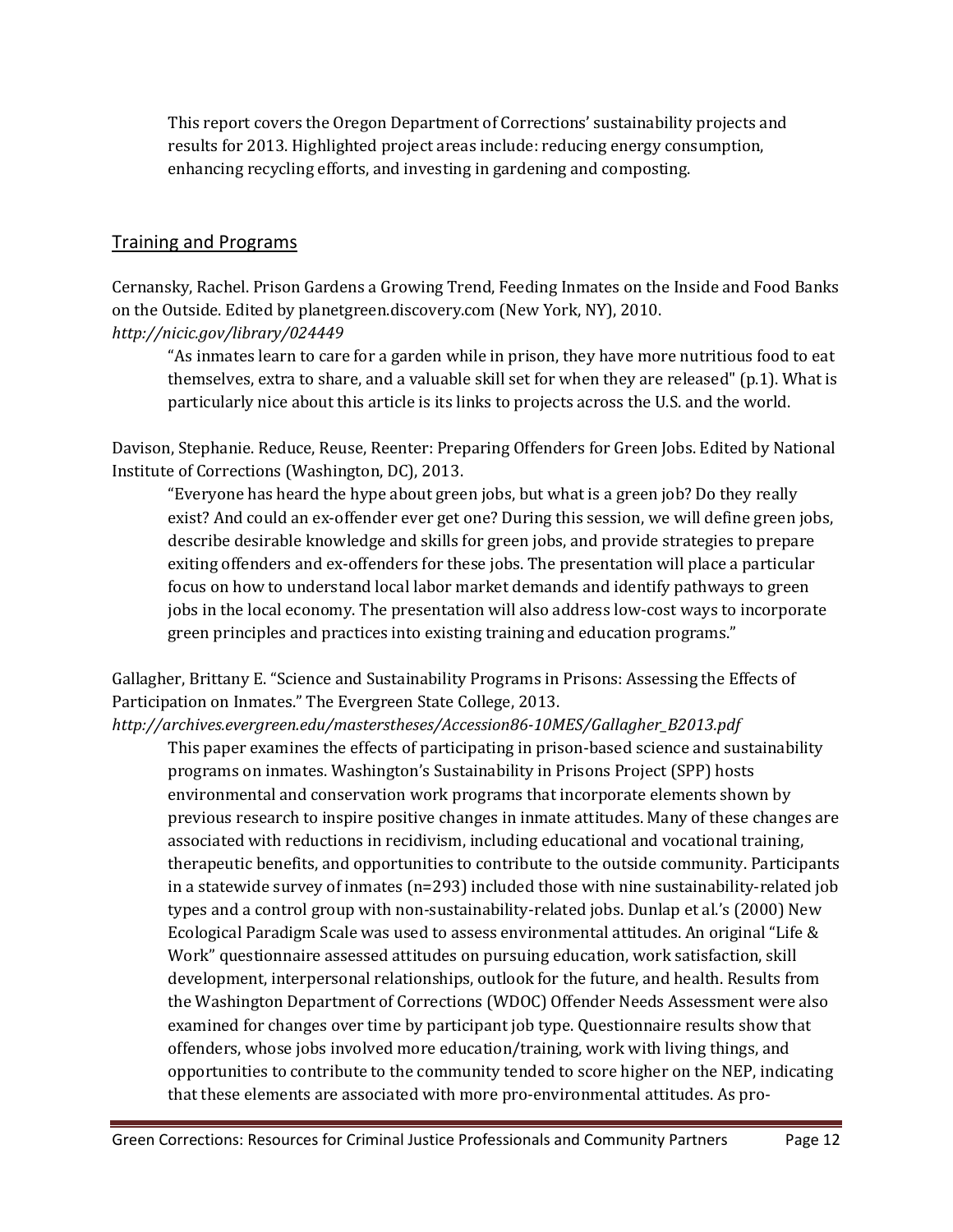environmental attitudes are correlated with pro-social attitudes (Bamberg & Möser 2007; Hines et al. 1987), SPP and WDOC might consider incorporating more of these elements into other work programs.

Green for All (Oakland, CA), ed. Best Practices in Green Re-Entry Strategies, 2011. *<http://greenforall.org.s3.amazonaws.com/pdf/GFA-Reentry-Paper.pdf>*

'This paper considers the unique opportunities that the green economy and green re-entry programs "can offer this chronically underserved population [formerly incarcerated individuals] to find gainful employment necessary to escape a cycle of poverty, crime and recidivism. Jobs in the burgeoning green economy, we argue, hold the promise of not just employment prospects but greater accessibility to career jobs that pay sustainable wages' (p. 4). This publication is divided into seven parts: introduction; why green; green jobs, opportunities for formerly incarcerated people; best practices in green re-entry, training opportunities during incarceration, transitional jobs, wrap-around support services, soft skills development, industry certifications, pre-apprenticeship programs, foster relationships with employers, and retention services; policy and advocacy, policies that enhance labor supply and those that create labor demand; conclusion; and additional resources.

Insight Garden Program (San Quentin, CA), ed. Insight Garden Program, 2010. *<http://nicic.gov/library/024447>*

Sustainability does not always need to involve a grandiose setting. It can also be on a smaller scale, one inmate at a time. The Insight Garden Program (IGP) at San Quentin 'provides rehabilitation to self-selected prisoners through the process of organic gardening.' IGP teaches participants about landscaping and gardening, providing skills they can use on release from prison.

McKay, Tasseli, Christine Lindquist, Ada Pecos Melton, and Rita Martinez. Stories of Change Among Justice-Involved American Indian Youth: From the Cross-Site Evaluation of OJJDP's Tribal Green Reentry Program. Edited by RTI International (Research Triangle Park, NC), 2013. *<http://nicic.gov/library/027592>*

"Understanding what helps justice-involved American Indian (AI) youth to make positive changes in their lives and end or reduce their involvement in the tribal juvenile justice system is important for developing effective supports. This report presents perspectives on personal change among justice-involved AI youth who participated in the Tribal Juvenile Detention and Reentry Green Demonstration ('Green Reentry') programs in three tribes."

"Maryland Forest Brigade Exceeds Tree Goal — Governor O'Malley Plants One Millionth Tree with Inmates." Maryland Department of Public Safety & Correctional Services, May 4, 2011. *[http://www.dpscs.state.md.us/publicinfo/news\\_stories/press\\_releases/20110504a.shtml](http://www.dpscs.state.md.us/publicinfo/news_stories/press_releases/20110504a.shtml)*

This news post covers the inmate work program helping with tree planting in Upper Marlboro, Maryland.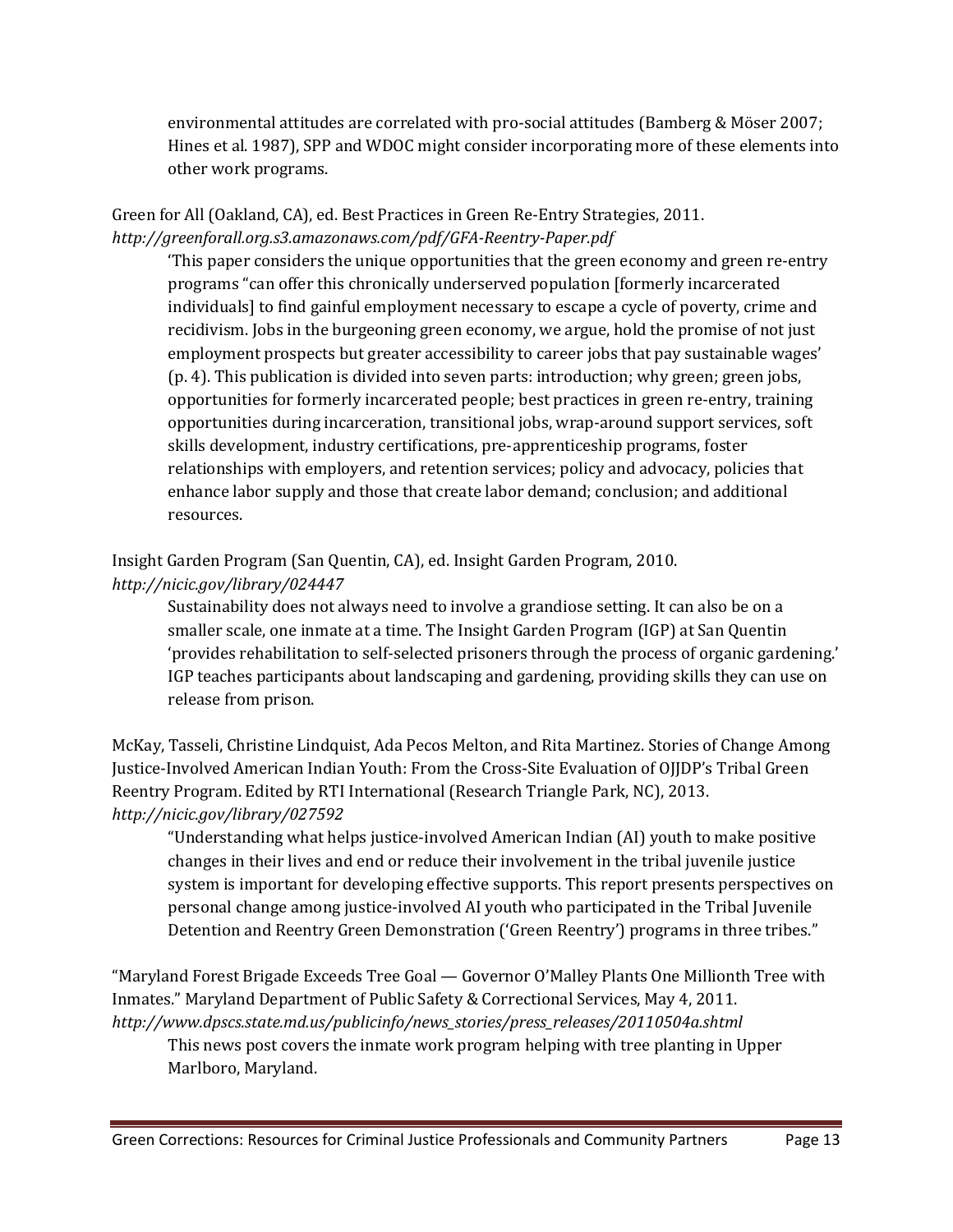Morgan, Leah. "Green Job Training in Prisons Benefits Everyone." Corrections Today 73, no. 2 (April 2011): 34-37. Criminal Justice Abstracts with Full Text, EBSCOhost (accessed April 23, 2014).

The article discusses prison-based green job training programs which train inmates for clean-energy and other environmentally friendly jobs post-release. The article mentions the Ohio Green Prison Project and Washington state's Sustainable Prisons Project, which encourage composting, teach inmates about solar energy panel installation, and grow organic vegetables. The article offers tips on how to bring the green economy to individual prisons' operations and reentry planning. (Publisher abstract)

Patterson, Sarah. "Gardens Promote Sustainability and Growth in Oregon Prisons." Corrections Today 75, no. 1 (February 2013): 36-39. Criminal Justice Abstracts with Full Text, EBSCOhost (accessed April 23, 2014).

The article discusses gardening as a prison labor activity in Oregon prisons as of February 2013, focusing on the Lettuce Grow organization that provides gardening, sustainability, and horticulture classes for inmates. Topics include the Oregon Department of Corrections, food bank donations resulting from prison gardens, and the corrections project manager Paul Stanley. (Publisher abstract)

Rogers, Donna. "Green Operations." Corrections Forum 18, no. 4 (July 2009): 16-24. Criminal Justice Abstracts with Full Text, EBSCOhost (accessed April 23, 2014).

The article discusses the strategies of correctional institutions in the U.S. to reduce the cost of their operations. It examines how former Navy engineer Jerry Elmblad incorporated technology products to reduce the utility cost of a prison in Michigan by 47.5 million dollars. It explores the installation of a geothermal system for the cooling and heating needs of the Level II Joint Regional Correctional Facility in Kansas and savings on space from the use of bunk beds in Arizona. (Publisher abstract)

Schreiber, Sara. "Cultivating life behind bars (cover story). Law Enforcement Technology 37, no. 9 (September 2010): 46-53. Criminal Justice Abstracts with Full Text, EBSCOhost (accessed April 23, 2014).

The article focuses on the green training projects for prisoners offered by correctional institutions in the U.S. to help them prepare for a life outside prison after serving their sentences. The Southeast Correctional Institution (SCI) in Lancaster, Ohio provides trainees with green training projects using green technology. The Stafford Creek Corrections Center (SCCC) in Aberdeen, Washington offers Sustainable Prison Project involving ecology lesson, plant restoration, and recycling. (Publisher abstract)

Schwartzapfel, Beth. The Green Mile: Can Turning Prisons into Hothouses of Sustainability Pay Off for Everyone? Edited by Wise To Social Issues (Farmington Hills, MI) 2010. *<http://nicic.gov/library/024458>*

This is the article to read if you are interested in setting up a greening program that not only benefits society but also trains offenders for employment in the green fields on release. The